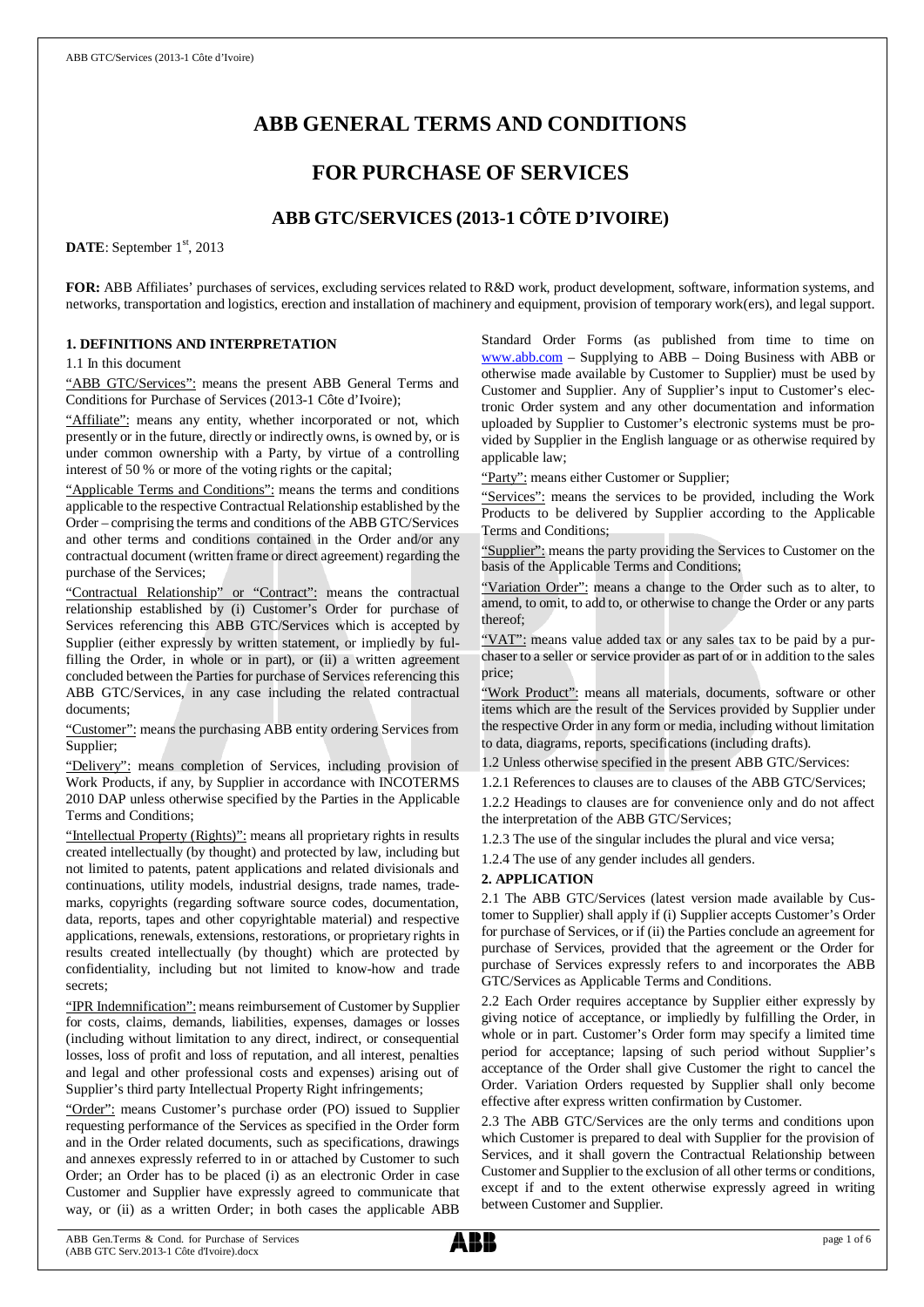2.4 No terms or conditions endorsed upon, delivered with or contained in Supplier's quotations, acknowledgements or acceptances of Orders, specifications or similar documents will form part of the Contractual Relationship, and Supplier waives any right which it otherwise might have to rely on such other terms or conditions.

2.5 References in the ABB GTC/Services to any statute or statutory provision shall, unless the context otherwise requires, be construed as a reference to that statute or provision as from time to time amended, consolidated, modified, extended, re-enacted or replaced.

#### **3. SUPPLIER'S RESPONSIBILITIES**

3.1 Supplier shall provide the Services and deliver the Work Products: 3.1.1 in accordance with the applicable laws and regulations;

3.1.2 in accordance with the quality standards stated under Clause 9.1 and specified in the Order and in the other documents being part of the

Contractual Relationship; 3.1.3 free from defects and from any rights of third parties;

3.1.4 on the due date specified in the Order;

3.1.5 in the quantity specified in the Order;

3.1.6 with all skill and care and in accordance with industry best practice.

3.2 Supplier shall not substitute or modify any of the agreed materials used for the provision of the Services or make any changes to the agreed ingredients, the design or other agreed criteria of the Work Products without Customer's prior written approval.

3.3 Supplier shall take care that Work Products are contained or packaged in the manner usual for such Work Products or, where there is no such manner, in a manner adequate to preserve and protect the Work Products until Delivery completion.

3.4 Supplier shall submit invoices in an auditable form, complying with Supplier's and Customer's applicable local mandatory law, generally accepted accounting principles and the specific Customer requirements, containing the following minimum information: Supplier name, address and reference person including contact details (telephone, e-mail etc.); invoice date; invoice number; Order number (same as stated in the Order); Supplier number (same as stated in the Order); address of Customer; quantity; specification of Services supplied; price (total amount invoiced); expenses approved by Customer, but not included in the price (to be specified by amount and category); currency; tax or VAT (amount has to be specified); tax or VAT number; payment terms.

3.5 Invoices shall be issued to Customer as stated in the Order and/or the Applicable Terms and Conditions, and shall be sent to the invoice address specified in the Order.

3.6 Expenses not agreed in writing by Customer will not be reimbursed.

3.7 Customer may issue Variation Orders to Supplier to alter, amend, omit, add to, or otherwise change ordered Services or parts thereof, and Supplier shall carry out such Variation Orders. Agreed unit prices stated in the Order and/or otherwise agreed between Customer and Supplier shall apply.

3.8 Supplier shall in no event suspend the performance of any Services or the Delivery of Work Products to Customer. In the event of Force Majeure, Clause 16 shall apply.

#### **4. CUSTOMER'S RESPONSIBILITIES**

4.1 In consideration of the Services provided by Supplier in accordance with the Applicable Terms and Conditions, Customer shall pay to Supplier the fees or purchase price stated in the Order in accordance with the payment terms specified therein, provided the invoice fulfils the requirements of Clauses 3.4 and 3.5. In the event that the payment terms are determined by mandatory applicable law, such terms shall prevail.

4.2 Customer reserves the right to set off any amount and to withhold payment for Services not provided in accordance with the Applicable Terms and Conditions.

# **5. DELIVERY**

5.1 The Services shall be provided at the agreed place specified in the Order, or, if no such place has been specified, at Customer's address specified in the Order.

5.2 The Work Products shall be delivered in accordance with INCOTERMS 2010 DAP, to the agreed place specified in the Order, or, if no such place has been specified, to Customer's place of business. 5.3 Supplier shall ensure that each Delivery of a Work Product is accompanied by a delivery note, which shall contain the following minimum information (unless required otherwise by Customer): the Order number, date of Order, number of packages and contents, where applicable the customs tariff number of the country of consignment, and, in the case of partial delivery, the outstanding balance remaining to be delivered. For controlled goods, the national export control number must be indicated and, and if the goods are subject to U.S. export regulations, the U.S. Export Control Classification Number (ECCN) must be specified in the delivery note. Proofs of preferential origin as well as conformity declarations and marks of the country of consignment or destination are to be submitted without being requested; certificates of origin upon request.

5.4 Work Products shall be delivered during Customer's business operation hours unless otherwise requested by Customer.

5.5 Upon Delivery of the Work Products, Supplier (or its appointed carrier) shall provide Customer with such export documents as are applicable or necessary together with a delivery note.

5.6 Ownership (title) regarding Work Products shall pass to Customer at Delivery, except if otherwise agreed in writing. For assigning of Intellectual Property in the Work Products arising from the Services Clause 11.1 shall apply.

5.7 Supplier shall invoice Customer upon Delivery in accordance with Clause 3.4 and 3.5, but such invoicing shall be conducted separately from dispatch of the Work Products to Customer.

#### **6. ACCEPTANCE**

6.1 Customer shall not be deemed to have accepted any Services until it has had a reasonable time to inspect them following completion or, in the case of a defective performance, until a reasonable time after such defective performance has become apparent. Such reasonable time period shall be determined by the specifics of the Services, the defective performance and the circumstances of the provision of the Services.

6.2 If any Services provided or Work Products delivered to Customer do not comply with Clause 3 (Supplier's Responsibilities), or are otherwise not in conformity with the Order, then, without limiting any other right or remedy that Customer may have under Clause 10 (Remedies), Customer may reject the Services and/or the Work Products, and may request replacement of the Services and/or the Work Products, or recover all payments made to Supplier by Customer.

6.3 Upon Supplier's request Customer shall send written acceptance statement to Supplier.

#### **7. DELAY**

If the Delivery of the Services or the Work Products does not comply with the agreed delivery date(s), then, without prejudice to any other rights which it may have under the Contractual Relationship or at law, Customer reserves the right to:

7.1 terminate the Contractual Relationship or the respective Order in whole or in part;

7.2 refuse any subsequent Delivery of Services or Work Products which Supplier attempts to make;

7.3 recover from Supplier any expenditure reasonably incurred by Customer in obtaining the Services or the Work Products in substitution from another supplier;

7.4 claim damages for any additional costs, loss or expenses incurred by Customer which are reasonably attributable to Supplier's failure to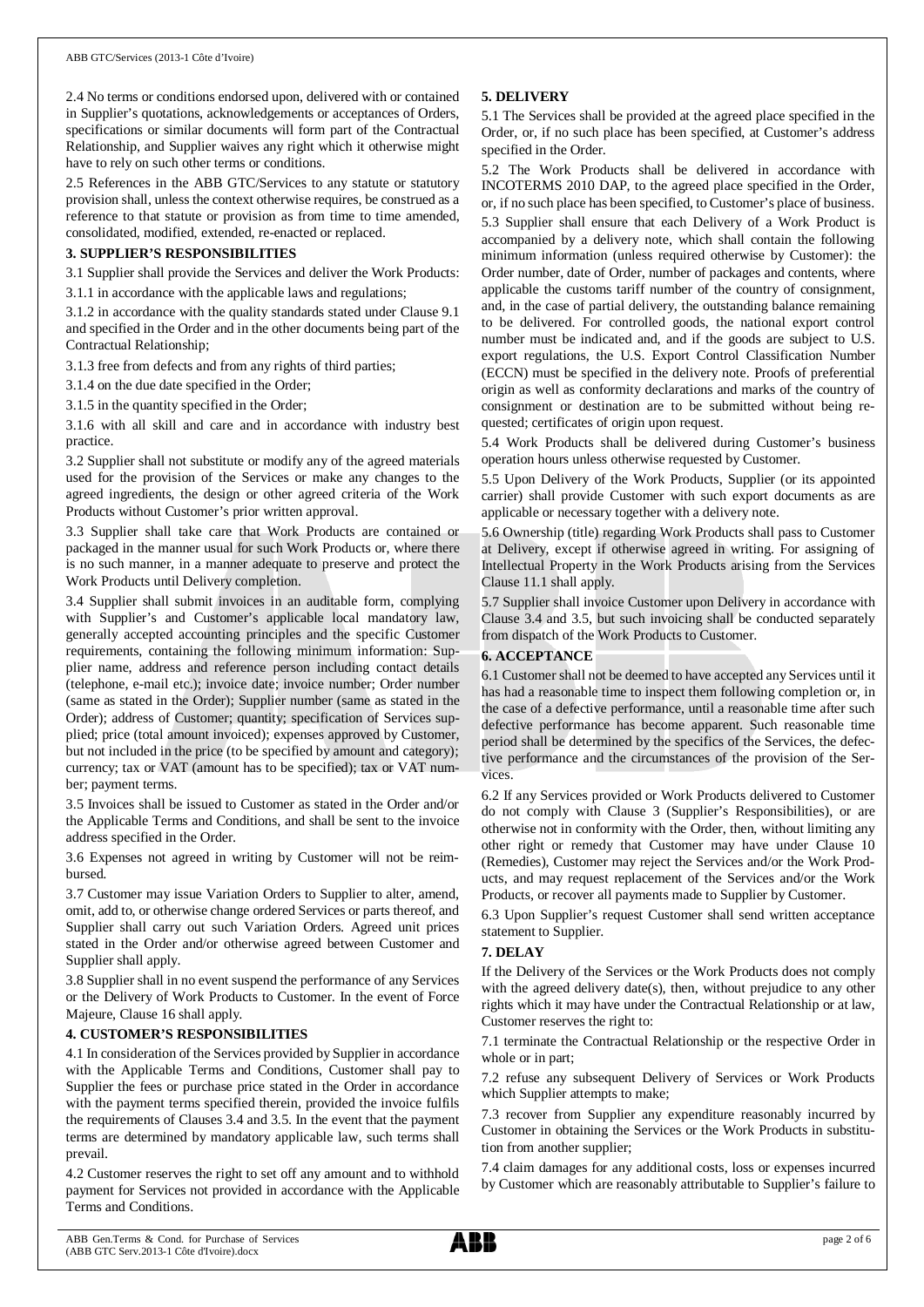provide the Services or to deliver the Work Products on the agreed dates; and

7.5 claim compensation for liquidated damages in addition to the rights provided under Clauses 7.1 to 7.4 if such compensation right is expressly stated in the respective Order.

#### **8. INSPECTION**

8.1 Supplier shall allow Customer and/or its authorised representatives to inspect the Services and to test the Work Products, or parts of them at any time prior to the completion of the Services and/or the Work Products.

8.2 Notwithstanding any inspection or test sampling however conducted, Supplier shall remain fully responsible for the Services' compliance with the Order. This applies whether or not Customer has exercised its right of inspection and/or testing and shall not limit Supplier's obligations under the Order. For the avoidance of doubt, inspection of Services or testing of Work Products by Customer and/or its authorised representatives shall in no event exempt Supplier from or limit Supplier's warranties or liability in any way.

#### **9. WARRANTY**

9.1 Supplier warrants that the Services (including Work Products):

9.1.1 comply with all agreed specifications, including all specified material, workmanship and the like, documentation and quality requirements, or in absence thereof are performed in accordance with generally accepted practices, procedures and standards of the respective industry and are fit for the purposes for which Services of the same description type would ordinarily be used, and that the results of the Services maintain the functionality and performance as expected by Customer according to Supplier's information, documentation and statements;

9.1.2 are appropriate and fit for any particular purpose expressly or impliedly made known to Supplier in the Order;

9.1.3 are new and unused (in case of Work Products) at the date of Delivery;

9.1.4 are free from defects and rights of third parties;

9.1.5 possess the qualities which Supplier has held out to Customer as a sample, model or otherwise;

9.1.6 comply with Clause 12 (Compliance with Relevant Law).

9.2 The warranty period shall be twenty four (24) months from acceptance of the Services or the Work Products, if no other time period is stated in the Order or otherwise expressly agreed in writing by the Parties.

9.3 In case of non-compliance with the warranty provided under this Clause, Customer shall be entitled to enforce the remedies provided in Clause 10 (Remedies).

#### **10. REMEDIES**

10.1 In case of breach of warranty under Clause 9 (Warranty) or if Supplier otherwise fails to comply with any of the Applicable Terms and Conditions, Customer shall give notice in writing to Supplier of such breach of warranty and provide Supplier an opportunity to swiftly remedy it. If no Supplier action to remedy such breach has been taken within forty eight (48) hours of receiving such Customer notification, Customer shall be entitled to any one or more of the following remedies at its own discretion and at Supplier's expense:

10.1.1 to give Supplier another opportunity to carry out any additional work necessary to ensure that the Applicable Terms and Conditions are fulfilled;

10.1.2 to carry out (or to instruct a third party to carry out) any additional work necessary to make the Services comply with the Applicable Terms and Conditions;

10.1.3 to obtain immediate replacement of the defective Services by Services conforming with the Applicable Terms and Conditions without defects;

10.1.4 to refuse to accept any further Services, but without relieving Supplier from its liability for the defective Services;

10.1.5 to claim such damages as may have been sustained by Customer as a result of Supplier's breaches of the Applicable Terms and Conditions, statutory duty or any applicable law;

10.1.6 to claim liquidated damages expressly provided in the Order;

10.1.7 to terminate the Contractual Relationship or the respective Order in accordance with Clause 15.2.

10.2 In the event that Clauses 10.1.1, 10.1.2 or 10.1.3 apply, the entire warranty period of Clause 9.2 shall be restarted.

10.3 The rights and remedies available to Customer and contained in the Applicable Terms and Conditions (including, but not limited to the ABB GTC/Services) are cumulative and are not exclusive of any rights or remedies available at law or in equity.

#### **11. INTELLECTUAL PROPERTY**

11.1 Supplier assigns herewith to Customer full ownership rights in and to any Intellectual Property in the Work Products arising from the Services for the full duration of such rights, wherever in the world enforceable. Supplier further agrees to execute, upon Customer's request and at its cost, all further documents and assignments and do all such further things as may be necessary to perfect Customer's ownership title to the Intellectual Property or to register Customer as owner of the Intellectual Property with any registry, including but not limited to governmental registration authorities or private registration organisations.

11.2 The Intellectual Property Rights in any Work Products created by or licensed to Supplier prior to the respective Order or outside of such Order, and any subsequent modifications to the same ("Pre-Existing Works") will remain vested in Supplier or the respective third party owner. To the extent that Pre-Existing Works are embedded in any Work Products delivered by Supplier, Customer and its Affiliates shall have a worldwide, irrevocable, perpetual, transferrable, non-exclusive, royalty-free licence with rights to sublicense to use the Pre-Existing Works as part of such Work Products, including the right to further improve, develop, market, distribute, sub-license, exploit or otherwise use the Work Products containing such Pre-Existing Works. Supplier shall not be prevented or restricted by this ABB GTC/Services from using its own know-how or its Pre-Existing Works in the course of providing the Services.

11.3 In the event that the Services provided and/or Work Products delivered by Supplier infringe any third party Intellectual Property Rights, Supplier shall, notwithstanding anything provided to the contrary or otherwise contained in the Applicable Terms and Conditions (including, but not limited to the ABB GTC/Services), provide IPR Indemnification to Customer. The IPR Indemnification applies whether or not Supplier may have been negligent or at fault and does not limit any further compensation rights of Customer. Supplier's obligation to indemnify Customer as provided under this Clause shall not apply if and to the extent the liability or damage was caused by Customer's own pre-existing Intellectual Property Rights contributed to, or implemented into the Work Products and/or the Services provided by Supplier.

11.4 If any infringement claim is made against Customer, Customer may without prejudice to its rights under Clause 11.3 also request at its discretion and at Supplier's cost that Supplier (i) procures for Customer the right to continue using the Work Products and/or the Services; (ii) modifies the Work Products and/or the provision of the Services so that they cease to be infringing; or (iii) replaces the Work Products and/or the Services so that they become non-infringing.

11.5 In the event Supplier cannot fulfil Customer's above request, Customer shall be entitled to terminate the Contractual Relationship or the respective Order, to reclaim all sums which Customer has paid to Supplier thereunder and to claim compensation in accordance with Clause 11.3 and for any other costs, losses or damages incurred whatsoever.

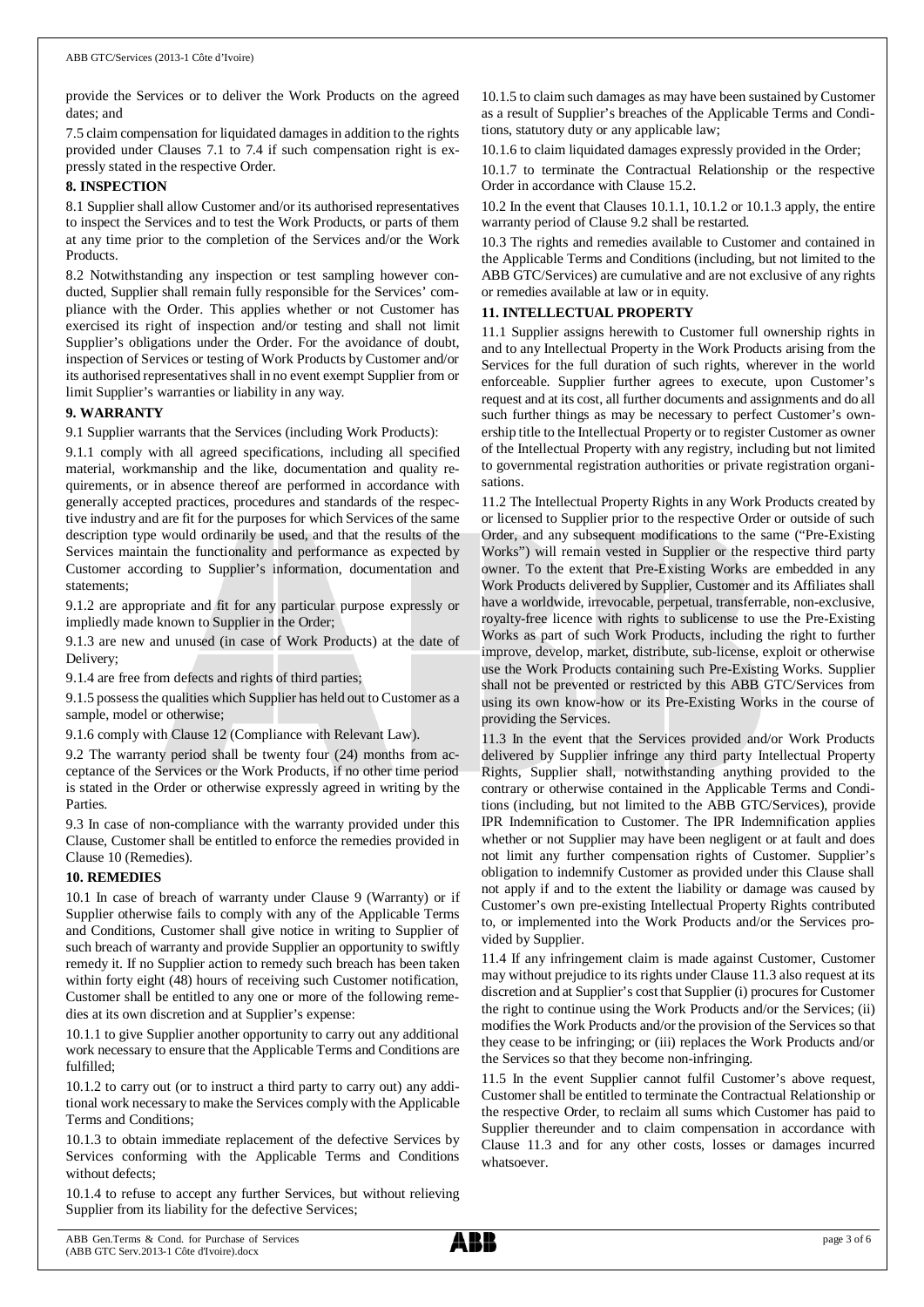# **12. COMPLIANCE WITH RELEVANT LAW**

12.1 The Services covered by the Applicable Terms and Conditions shall be provided by Supplier in compliance with all relevant legislation, regulations, and codes of practice, guidance and other requirements of any relevant government or governmental agency applicable to Supplier. To the extent that such regulations are advisory rather than mandatory, the standard of compliance to be achieved by Supplier shall be in compliance with the generally accepted best practice of the relevant industry.

12.2 Supplier represents and warrants that:

12.2.1 it is knowledgeable with, and is and will remain in full compliance with all applicable export and import laws, regulations, instructions, and policies, including, but not limited to, securing all necessary clearance requirements, export and import licenses and exemptions from, and making all proper filings with appropriate governmental bodies and/or disclosures relating to the provision of services, the release or transfer of goods, technologies, software to non U.S. nationals in the U.S., or outside the U.S., the release or transfer of technology and software having U.S. content or derived from U.S. origin software or technology; and

12.2.2 it is knowledgeable with applicable supply chain security recommendations issued by applicable governments and industry standards organizations and will make best efforts to comply with such recommendations; and

12.2.3 it will, upon Customer's request, promptly provide all information necessary to export and import the Services and/or the Work Products, or any items being part thereof, including, as applicable, the Export Control Classification Numbers (ECCN), and will notify Customer in writing of any changes to the respective information provided by Supplier; and

12.2.4 it will not, unless authorized by applicable government license or regulation, including but not limited to any U.S. authorization, directly or indirectly export or re-export, at any time, any technical information, technology, software, or other commodity furnished or developed under the Contractual Relationship, or any other agreement between the Parties, or any other product that is developed or produced from or using Customer's technical information, technology, software, or other commodity provided under the Contractual Relationship to any prohibited country (including release of such technical information, technology, software, or other commodity to nationals, wherever they may be located, of any prohibited country) as specified in applicable export, embargo and sanctions regulations.

12.3 Each Party warrants that it will not, directly or indirectly, and that it has no knowledge that the other Party or any third parties will, directly or indirectly, make any payment, gift or other commitment to its customers, to government officials or to agents, directors and employees of a Party, or any third party in a manner contrary to applicable laws (including but not limited to the U. S. Foreign Corrupt Practices Act and, where applicable, legislation enacted by member states and signatories implementing the OECD (Convention Combating Bribery of Foreign Officials), and shall comply with all relevant laws, regulations, ordinances and rules regarding bribery and corruption. Nothing in this ABB GTC/Services shall render either Party or any of its Affiliates liable to reimburse the other for any such consideration given or promised.

12.4 Either Party's material violation of any of the obligations contained in this Clause 12 (Compliance with Relevant Law) may be considered by the other Party to be a material breach of the respective Contractual Relationship between the Parties, and shall entitle such Party to terminate the Contractual Relationship with immediate effect and without prejudice to any further right or remedies under such Contractual Relationship or applicable law.

12.5 Notwithstanding anything to the contrary stated in any Applicable Terms and Conditions, Supplier shall, without any limitations, indemnify and hold harmless Customer from and against any claim, proceeding, action, fine, loss, cost and damages arising out of or

relating to any such violation of the above mentioned obligations, the termination of the respective Contractual Relationship, and any noncompliance with export control regulations, and Supplier shall compensate Customer for all losses and expenses whatsoever resulting therefrom.

12.6 Accepting an Order to which this ABB GTC/Services applies, Supplier herewith acknowledges and confirms that it has been provided information on how to access ABB's Code of Conduct and ABB's Supplier Code of Conduct online (Web portal: [www.abb.com](http://www.abb.com/) – Integrity – Code of Conduct). Supplier agrees to perform its contractual obligations under the Applicable Terms and Conditions and the respective Contractual Relationship with substantially similar standards of ethical behaviour as stated in the above mentioned ABB Codes of Conduct.

12.7 Supplier and its sub-contractors must comply with the ABB Lists of Prohibited and Restricted Substances and all other employment, safety, health, environmental and quality requirements made available under [www.abb.com](http://www.abb.com/) – Supplying to ABB – Doing Business with ABB or otherwise and shall provide Customer with respective documents, certificates and statements if requested.

# **13. CONFIDENTIALITY AND DATA PROTECTION**

#### 13.1 Supplier shall:

13.1.1 Keep in strict confidence all technical or commercial information, specifications, inventions, processes or initiatives of Customer and any other information concerning Customer's business or its products and/or its technologies which have been disclosed to Supplier by Customer or its agents or which Supplier obtains in connection with the Services. Supplier shall restrict disclosure of such confidential material to such of its employees, agents or sub-contractors as are required to know the same for the purpose of the provision of the Services to Customer. Supplier shall ensure that such employees, agents, sub-contractors or other third parties are subject to and comply with the same obligations of confidentiality as applicable to Supplier and shall be liable for any unauthorized disclosures;

13.1.2 Apply reasonable safeguards against the unauthorised disclosure of Customer's confidential and proprietary information and protect confidential information in accordance with the generally accepted standards of protection in the related industry, or in the same manner and to the same degree that it protects its own confidential and proprietary information – whichever standard is the higher. Supplier may disclose confidential information to "Permitted Additional Recipients" (which means Supplier's authorised representatives, including auditors, counsels, consultants and advisors) provided always that such Permitted Additional Recipients sign with Supplier a confidentiality agreement with terminology substantially similar hereto or where applicable, are required to comply with codes of professional conduct ensuring confidentiality of such information;

13.1.3 Take all necessary steps to ensure that Customer's data or information which come into its possession or control in the course of delivering the Services are protected. In particular Supplier shall not (i) use Customer's data or information for any other purposes than for delivering the Services, or (ii) reproduce the data or information in whole or in part in any form except as may be required by the Applicable Terms and Conditions, or (iii) disclose Customer's data or information to any third party not authorised by Customer in writing to receive it;

13.1.4 Install and update at its own costs required adequate virus protection software and operating system security patches for all computers and software utilized in connection with delivering the Services and shall provide updates to Customer if so requested by Customer.

13.2 Supplier agrees that Customer shall be allowed to provide any information received from Supplier to any of its Affiliates.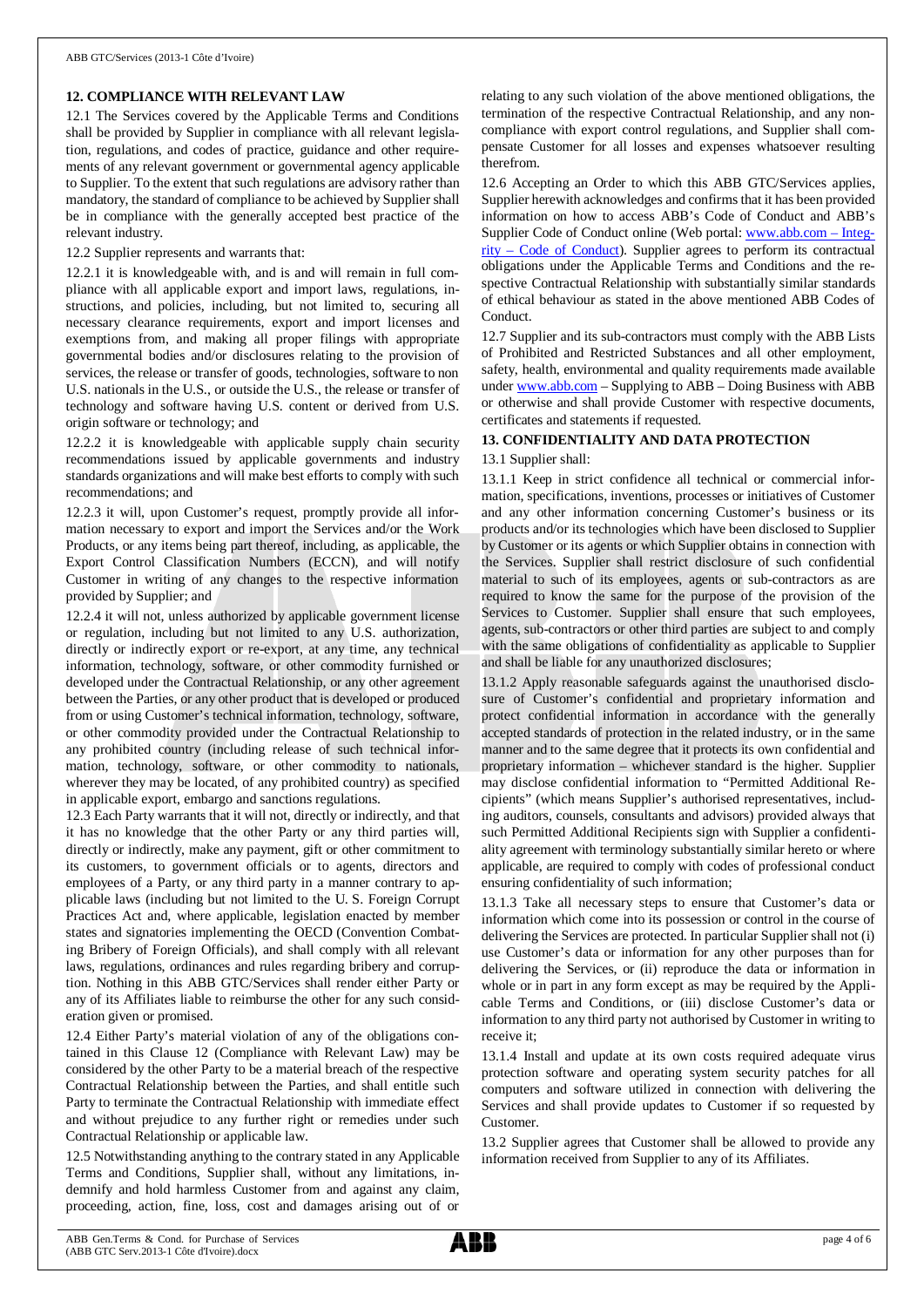#### 13.3 Supplier represents and warrants that:

13.3.1 it will not use, disclose, or transfer across borders any personal data that is processed for Customer, except to the extent necessary to perform under the respective Contractual Relationship, however, in any event in compliance with applicable data privacy laws; and

13.3.2 it will comply with all applicable data privacy laws and regulations, will implement and maintain appropriate technical and organizational measures and other protections for personal data (including, without limitations, not loading any personal data provided to Supplier on (a) any laptop computer or (b) any portable storage media that can be removed from Supplier's premises unless, in each case, (i) such data has been encrypted and (ii) such data is loaded onto portable storage media solely for the purpose of moving such data to off-site storage). Further, it will report to Customer any breaches of personal data security immediately, after discovery thereof if the personal data was, or could be, accessed, used or acquired by an unauthorized person or compromised in any way and will cooperate fully with Customer in investigating any such breaches or compromises, and will comply with all instructions or other requirements provided or issued by Customer from time to time relating to personal data.

13.4 Supplier agrees to notify Customer immediately if it becomes aware of any disclosure or breach of the obligations in this Clause 13. At the request of Customer, Supplier shall take all such measures as are necessary to prevent further disclosure.

13.5 The provisions of this Clause 13 shall not apply to:

13.5.1 Any information which is in the public domain at the date of the Contractual Relationship or which subsequently comes into the public domain other than by breach of these confidentiality provisions or other confidentiality agreement;

13.5.2 Any information already in the possession of Supplier at the date of the Contractual Relationship, other than under an obligation of confidentiality;

13.5.3 Any information obtained without obligation of confidence from a third party not in breach of a confidentiality agreement with Customer concerning the information obtained.

13.6 The Parties shall provide any notices, confirmations and documents required under applicable mandatory data privacy laws.

#### **14. LIABILITY AND INDEMNITY**

14.1 Without prejudice to applicable mandatory law, Supplier shall compensate/indemnify Customer for all damages and losses in connection with the Services whether or not Supplier may have been negligent or at fault (i) for Supplier's breaches of the Applicable Terms and Conditions , and (ii) for any claim, except for IPR Indemnification for which Clause 11 (Intellectual Property Right Infringements) exclusively applies, made by a third party (including employees of Supplier) against Customer in connection with the Services and to the extent that the respective liability, loss, damage, injury, cost or expense was caused by, relates to or arises from the Services delivered by Supplier and/or its sub-contractors. Upon Customer's request Supplier shall defend Customer against any third party claims arising out of or in connection with the Services.

14.2 Supplier shall be responsible for the control and management of all of its employees, its suppliers and/or its sub-contractors, and it shall be responsible for the acts, omissions, negligence or obligations of any of its employees, suppliers and/or sub-contractors, its agents, servants or workmen as fully as if they were the acts, omissions, negligence or obligations of Supplier.

14.3 The provisions of this Clause 14 (Liability and Indemnity) shall survive any performance, acceptance or payment pursuant to this ABB GTC/Services and shall extend to any substituted or replacement Services delivered by Supplier to Customer.

14.4 Unless otherwise expressly stated in the respective Order, Supplier shall maintain in force, and upon request provide evidence of, adequate general liability insurance, statutory worker's compensation/employer's liability insurance and where applicable goods transit

insurance with reputable and financially sound insurers. Nothing contained in this Clause 14 (Liability and Indemnity) shall relieve Supplier from any of its contractual or other legal liabilities. The insured amount cannot be considered nor construed as limitation of liability.

14.5 Customer reserves the right to set off any claims under the Order against any amounts owed to Supplier.

# **15. TERM AND TERMINATION**

15.1 The Contractual Relationship between the Parties or an Order placed under the ABB GTC/Services may be terminated for convenience in whole or in part by Customer upon giving Supplier thirty (30) calendar days written notice, unless otherwise expressly stated in the relevant Order. In such event Customer shall pay to Supplier the value of the already performed Services and proven direct costs reasonably incurred by Supplier for the unperformed Services, however in no event more than the agreed purchase price for the Services under the respective Order. No further compensation shall be due to Supplier. Compensation for any expenditures and materials made with regard to the unperformed Services shall be expressly excluded.

15.2 In the event of Supplier's breach of the Applicable Terms and Conditions, such as e. g. a breach of warranty, Customer shall be entitled to terminate the respective Contractual Relationship or an Order placed under the ABB GTC/Services if Supplier fails to take adequate and timely actions to remedy a breach as requested by Customer in accordance with Clause 10 (Remedies). In such event, Customer shall have no obligation to compensate Supplier for the already performed Services and Supplier shall be obliged to pay back to Customer any remuneration received from Customer for the performed **Services** 

15.3 Customer shall have the right to terminate the Order and/or Contractual Relationship with immediate effect forthwith by notice in writing to Supplier in the event that an interim order is applied for or made, or a voluntary arrangement approved, or a petition for a bankruptcy order is presented or a bankruptcy order is made against Supplier or any circumstances arise which entitle the court or a creditor to appoint a receiver, administrative receiver or administrator or to present a winding-up petition or make a winding-up order or other similar or equivalent action is taken against or by Supplier by reason of its insolvency or in consequence of debt.

15.4 Upon termination Supplier shall immediately and at Supplier's expense safely return to Customer all respective Customer property (including any documentation, data, and applicable Intellectual Property) and Customer information then in Supplier's possession or under Supplier's control and provide Customer with the complete information and documentation about the already performed Services.

#### **16. FORCE MAJEURE**

16.1 Neither Party shall be liable for any delay in performing or for failure to perform its obligations under a respective Order if the delay or failure results from an event of "Force Majeure". For clarification, Force Majeure means an event that was not foreseeable by the affected Party at the time of execution of the respective Order, is unavoidable and outside the control of the affected Party, and for which the affected Party is not responsible, provided such event prevents the affected Party from performing the obligations under the respective Order despite all reasonable efforts, and the affected Party provides notice to the other Party within five (5) calendar days from occurrence of the respective event of Force Majeure.

16.2 If an event of Force Majeure occurs which exceeds thirty (30) calendar days either Party shall have the right to terminate the relevant Order forthwith by written notice to the other Party without liability to the other Party. Each Party shall use its reasonable endeavours to minimise the effects of any event of Force Majeure.